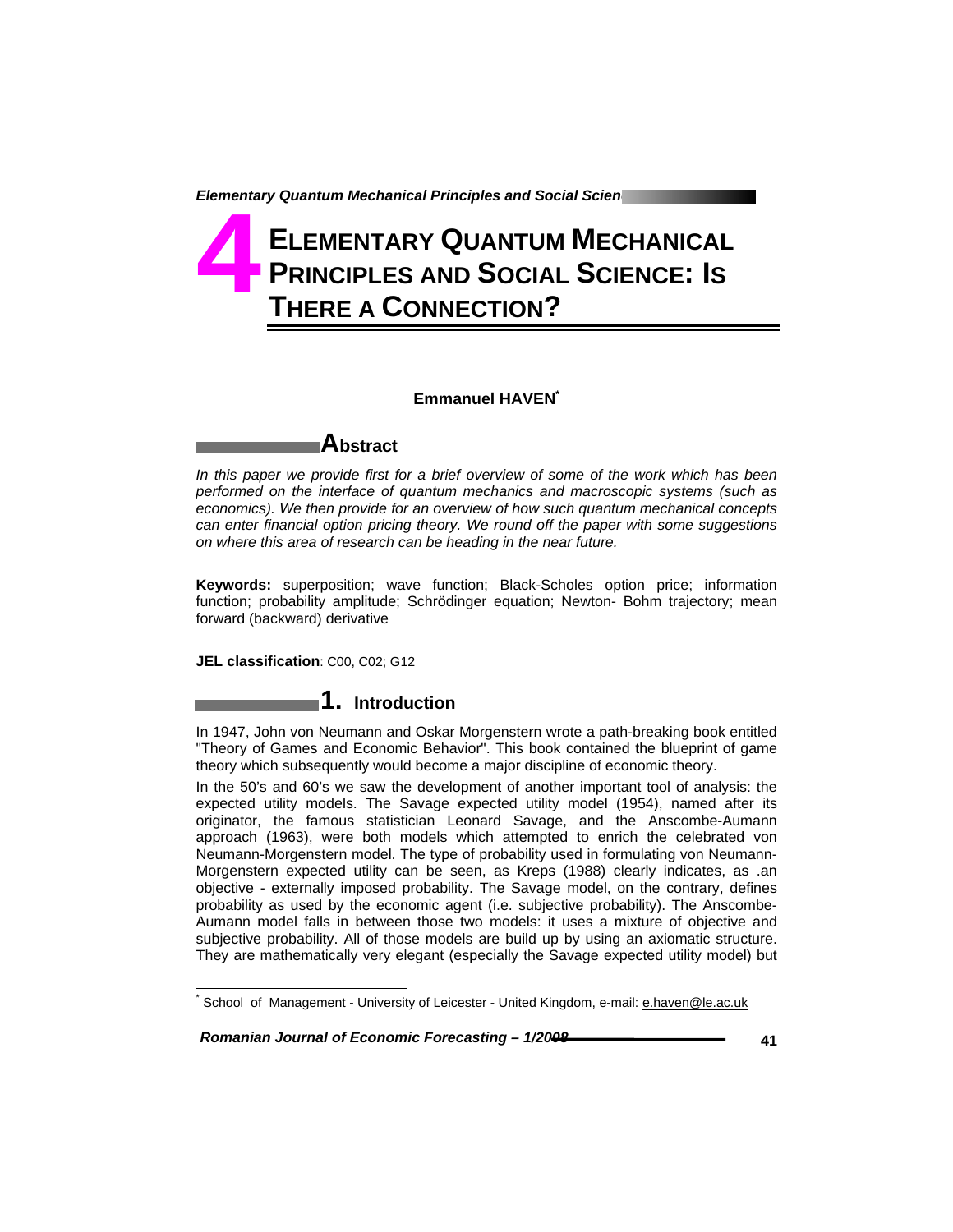they are prone to experimental refutation. The Ellsberg paradox showed the world that the famous sure-thing principle, a key assumption of the Savage model can be refuted on experimental grounds. Economists however, did not sit still and important work followed after this. We note the core papers by Gilbao and Schmeidler (1989) and Ghirardato et al. (2004) and also Machina (1989).

Financial economics, a closely related 'sister' discipline of economics became famous in the 20th century for its celebrated asset pricing models such as the capital asset pricing model and the APT models, and their many variants. But financial economics may well be best known for a model which generated a market with trillion dollar levels of capitalization: the option market. For an excellent paper on this issue, please consult MacKenzie and Millo (2003). In the early 1970's Black and Scholes (1973) developed a partial differential equation which would become one of the best and most widely known pde's in the history of mankind.

Economics in all its varieties, has also shown to be very inter-disciplinary in nature. Macro-economic theory draws heavily upon statistical theory. Econometrics is a discipline in its own right. Economic theory has always had a very close association with mathematics, especially measure theory. Many of the protagonists in economic theory like Gerard Debreu (1959), well know for his work on the core of an economy, were mathematicians. However, at the time when

Debreu, Arrow (1971), Hildenbrand (1974), Georgescu-Roegen (1999) and other economics luminaries were in their heydays, the collaboration between physicists and economists was significantly much less important, but then with one exception: Fisher Black, a physicist, and Myron Scholes, an economist joined their intellectual forces in 1973 (Black and Scholes (1973)) to produce the Black-Scholes option pricing pde.

The so called 'econophysics' movement rose to prominence a decade ago with the heavy implication of towering physicists like Boltzmann winner, Eugene Stanley (Mantegna and Stanley (1999)). Furthermore, the heavy involvement of top level economists like Thomas Lux (1999) helped very much the movement's momentum. Econophysics has had a high interest in modeling return distributions with distributions which reflect the data in a much closer way. We note, for instance, the work of Lisa Borland (2002), who re-defined option pricing with alternative non-Gaussian distributions. Furthermore, a lot of work in the econophysics area has been performed on the issue of modeling agent behavior in financial markets and also on modeling markets as such. Marcel Ausloos and Andrzej Pekalski (2006) provide for an important study of a closed market. Ionut Purica (2004), in a very interesting paper, analyzes the economic parameters which determine the geographical dimension of a city.

In 1997, M.I.T mathematician I.E. Segal contributed an article in the Proceedings of the National Academy of Sciences of the United States of America (PNAS) on the Black-Scholes option pricing formula in a quantum environment. In 1999, Andrei Khrennikov, a world authority on the foundations of quantum probability, wrote a path-breaking article on how quantum mechanical concepts could be applied in all kinds of macro-scopic settings. Those two articles may well have set the tone for a movement which has, since then, tried to bridge the gap between quantum mechanics and macro-scopic systems.

This paper has three aims. Our first aim consists in giving an overview of what the research on the interface of quantum mechanics and macro-scopic systems has been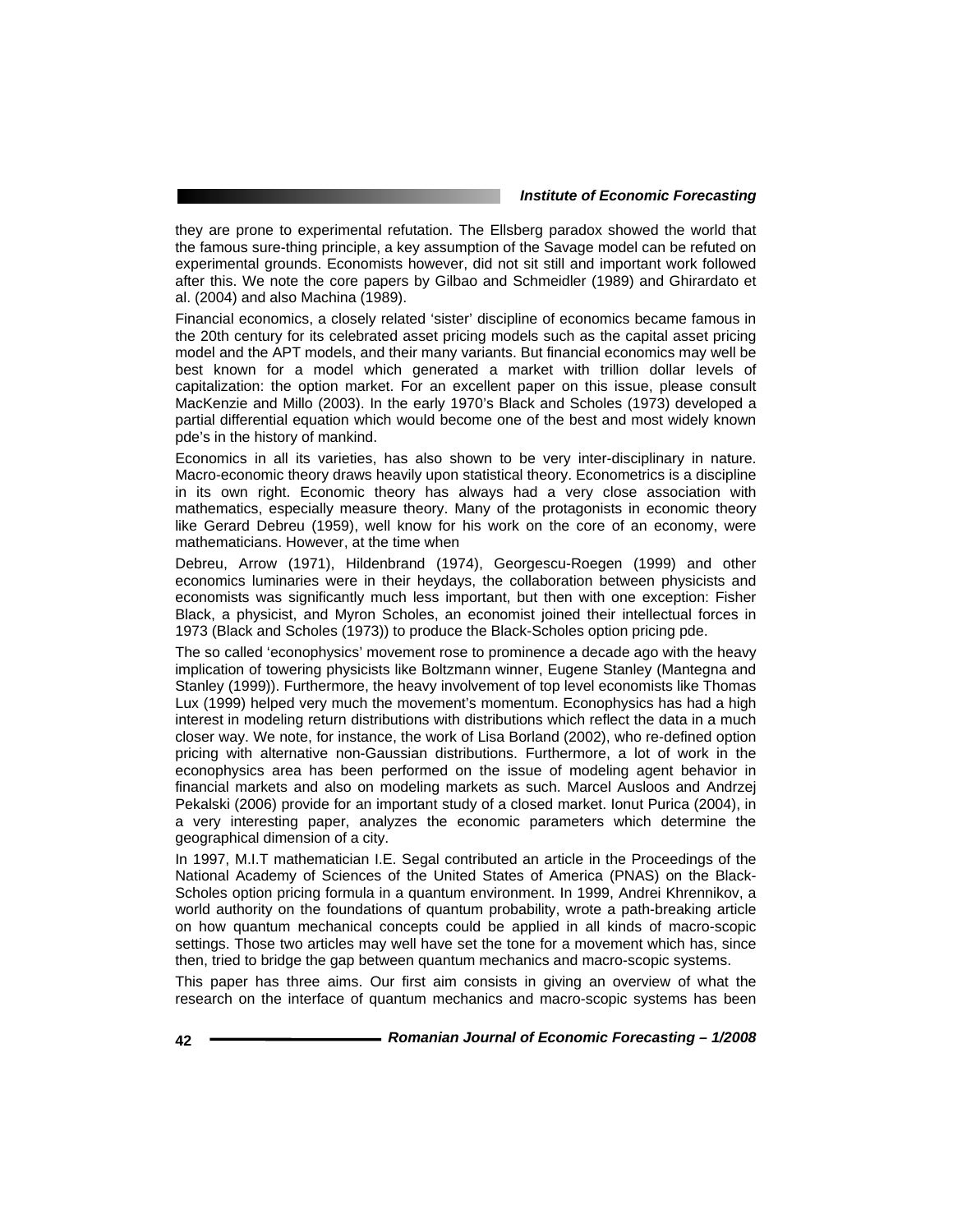doing to date. A second aim consists in attempting to show where precisely, in the context of option pricing theory, this approach can be of potential benefit. Our third aim consists in providing for a hint on where this movement may be moving next.

The sections of this paper echo the aims of the paper. In the next section we give an overview of the double slit experiment and the ensuing interference concept. In the section following we provide for a bibliographic overview of research on the interface of quantum mechanics and the macroscopic movement. In section 4 we set up elementary principles relating to Bohmian mechanics and we attempt to show how those concepts could begin to be used in an economics/finance context. In section 5, we provide for the basics of option pricing theory and we discuss how Bohmian mechanics and more specifically the information wave function concept could be used in option pricing theory. We round off the paper, in section 6, with a brief discussion on possible future avenues of research.

# **2. The double slit experiment and probability interference**

Most textbooks on basic quantum mechanics start out with discussing the so called double slit experiment. This experiment provides for the experimental rationale why one needs to use the concept of probability interference, which we discuss below in more detail.

# *2.1 The double slit experiment*

One can imagine the experiment in the following way. In the first stage, the experimenter fires a gun containing very tiny plastic pellets onto a screen which has two equally space slits. We imagine there is a detector screen, behind the screen containing the slits, upon where the pellets land. Assume there exists a detector which can count the pellets landings in the various locations on the detector screen. Denote the top and bottom slits as respectively slits 1 and 2.

- 1. slit 1 is open and slit 2 is closed
- 2. slit 1 is closed and slit 2 is open
- 3. slit 1 is open and slit 2 is open

We imagine that the diameter of the pellets is substantially smaller than the slit's width. When carrying out the experiment the following (expected) result occurs. In scenario 1, pellets start accumulating behind slit 1. Some pellets also land close to slit 2, and go even further, as they are reflected on the edges of slit 1. In scenario 2, pellets accumulate behind slit 2 and some pellets land close to slit 1 and even further. When both slits are open we have an accumulation behind both slits and some scattering also. The key issue now consists in remarking that if one were to convert the pellets into electrons the result of the experiment would be altogether seriously different.

In the same experiment, but now with electrons, experimenters have ob-served that initially spots form, in a random fashion behind the slits. More strikingly however is the fact that after a while the electrons start forming an interference pattern. Morrison (1990)

Romanian Journal of Economic Forecasting –  $1/2008$ <br>43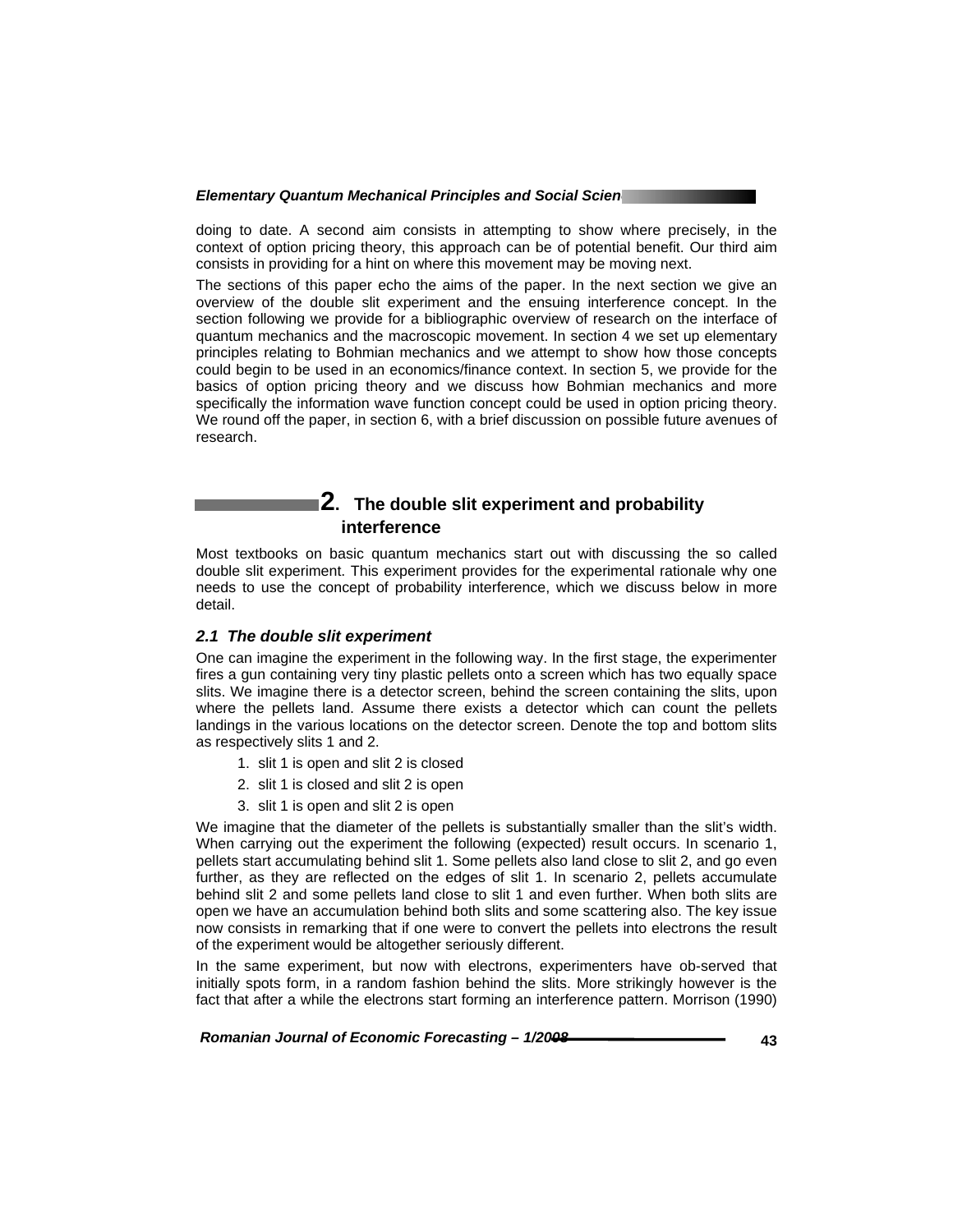remarks that at first, the electrons be- have like particles. However, when time moves on they start behaving like waves! Even more surprising is the fact that there is interference between an electron and itself. This result is substantially different from what we would expect would electrons have been plastic pellets. Those results laid the basis for the formal development of quantum mechanics. We can not in this paper provide for an overview of how quantum mechanics evolved from the point onwards of this experiment. Max Jammer's (1974) book is still an excellent reference source for most of the very important developments.

## *2.2. Probability interference*

The probabilistic description of the *electrons* landing on the detector screen is different from the probabilistic description of *plastic pellets* landing on the detector screen. In fact the difference in description is so resolutely different that a new notion was born: probability interference. In a nutshell, the observed interference in the double slit experiment when electrons are fired almost requires that we must superpose probability distributions. Note the use of the word 'almost'. As is well know such functions can not be superposed.

Let us denote with  $p_1(x)$  the probability that the electron arrives at position x<sup>1</sup> when slit 1 is open. Similarly, for  $p_2(x)$ . We can now query what the expression would be when both slits 1 and 2 are open. Would it be:

$$
p_{12}(x) = p_1(x) + p_2(x) ? \tag{1}
$$

This probability formula would reflect the situation when both slits are open *but* when we use plastic pellets rather than electrons. Hence, this formulation is not reflecting the interference pattern experimenters found when they used electrons.

As we have indicated above, it is not possible to capture interference by superposing probability distributions. Instead one could superpose probability waves (or also known as probability amplitudes), which we could denote as  $\psi_1(x)$  for when slit 1 is open and

 $\psi_2(x)$  for when slit 2 is open. See Morrison (1990). We remark that those amplitudes could also be time dependent.

The multiplication of the probability amplitude and its complex conjugate yields the probability density function (pdf). Once we have obtained the pdf we can then calculate the probability value. How does the procedure work?

We note that the pdf can be denoted as  $|\psi(x)|^2$  and it is obtained by writing that  $|\psi(x)|^2$  is the product of the wave function with its complex conjugate. This conjugate is often denoted as  $\psi^*$ . But how can we write the probability amplitude?

We can write it (for when slit 1 is open) as:

$$
\psi_1(x) = |\psi_1(x)|e^{iS_1(x)}\tag{2}
$$

where S<sub>1</sub>(x) is the phase of the wave and  $|\psi_1(x)|$  is the amplitude of the wave function. We write out  $\psi_2(x)$  in the same way. We note that *i* is a complex number. Hence, the

l

<sup>&</sup>lt;sup>1</sup> We could make this probability time dependent also. We omit it here.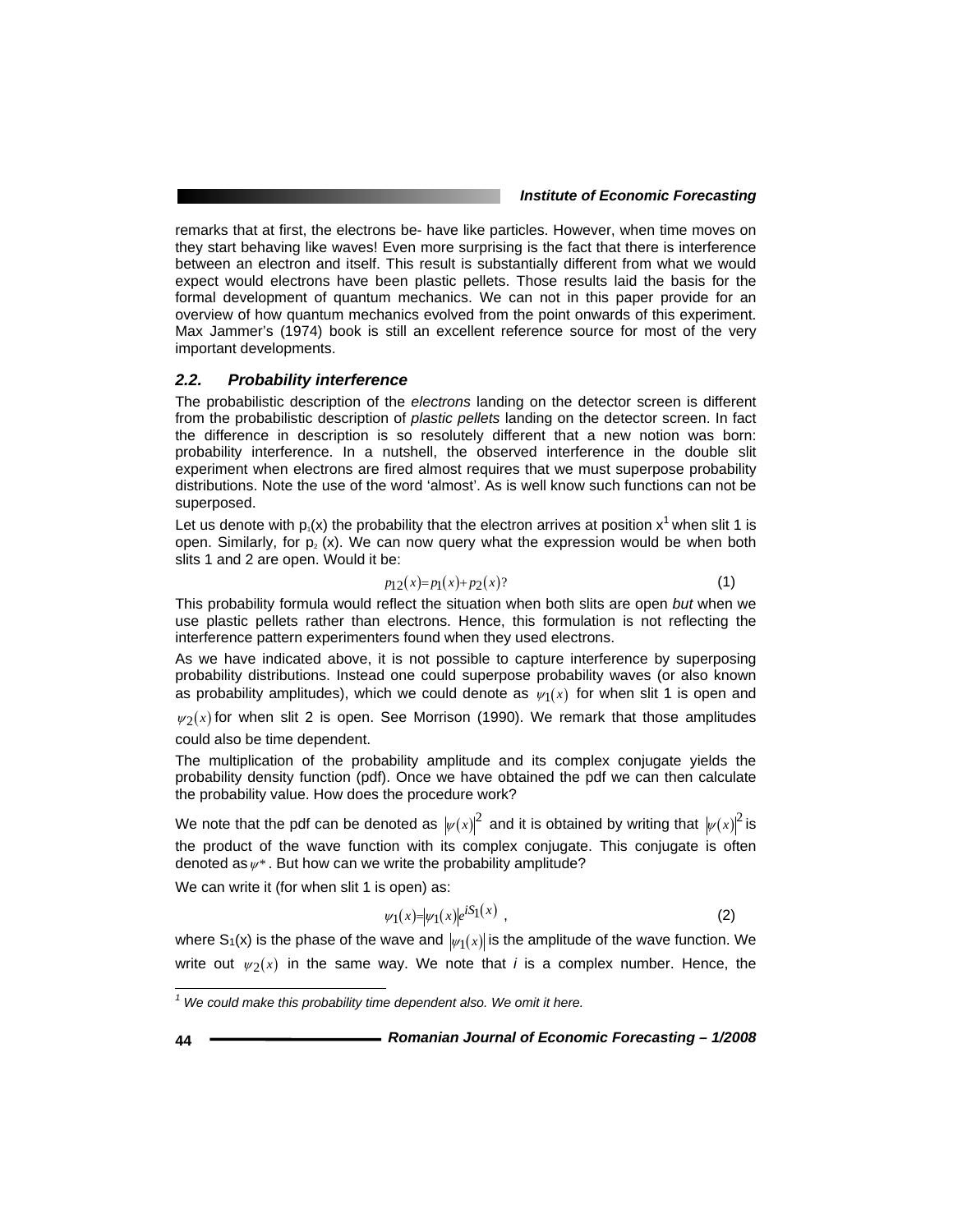probability amplitude is complex valued. The transition of going from the probability amplitude to the pdf, is via the procedure of the complex conjugate. The complex conjugate of  $|\psi_1(x)|e^{iS_1(x)}$  is simply  $|\psi_1(x)|e^{-iS_1(x)}$ . Similarly, for the amplitude function when slit 2 is open.

Finally, the probability value is obtained as:

$$
\|\psi_1\|^2 = \frac{1}{2} |\psi_1(x)|^2 dx \tag{3}
$$

At this stage we have not yet indicated how we arrive at probability interference. We need one more ingredient: superposition of the probability amplitudes. This can be defined as:  $\psi_1 \gamma_2(x) = \psi_1(x) + \psi_2(x)$ , (4)

$$
1(x)+\psi_2(x),
$$

where  $\psi_{12}(x)$  is the superposed state. If we write that:

$$
p_{12}(x) \alpha |\psi_1(x) + \psi_2(x)|^2
$$
, (5)

then substituting (2) into (5) one obtains:

$$
p_{12}(x) = |\psi_1(x)|^2 + |\psi_2(x)|^2 + 2|\psi_1(x)| |\psi_2(x)| \cos(S1 - S2).
$$
 (6)

This is obtained via the use of the fact that a complex number  $z$  can be denoted as  $z = x$ + iy, where x is the real part and y is the imaginary part. This same number z can also be written as  $z = re^{i\theta}$  where  $r = \sqrt{x^2 y^2}$  and often r can be denoted as  $|z|$ . The angle  $\theta = \tan-\frac{1}{x}$  and  $x = r\cos\theta$  and  $y = r\sin\theta$ . We also say that  $|z|$  is the amplitude and  $\theta$  is the phase.

This is the probability formula, which now includes the probability interference term: 2|*ψ* 1(*x*)|*ψ* 2(*x*)|cos(*S*1−*S*2). When this term is not zero it renders the probability in a quantum context, to be either sub-or super additive.

# **3. Bibliographic overview on research performed on the interface of quantum mechanics and macroscopic systems**

The literature on research performed on the interface of quantum mechanics and macroscopic systems is developing. In this section we group our discussion in the following way. We first would like to discuss some of the research centers which are active in the field. Then we provide for a brief overview of some of the representative papers in the area. Finally, we discuss some of the conferences which have had sessions devoted to the topic.

In terms of research centers active in the field, we believe there exist at least three centers. A first center is the .International Center for Mathematical Modeling in Physics, Engineering and Cognitive Sciences., at the University of Växjö in Sweden. This center is led by Andrei Khrennikov who is an international authority in the field of foundations of (quantum) probability and the applications of p-adic numbers. Andrei Khrennikov

 *Romanian Journal of Economic Forecasting – 1/2008* **45**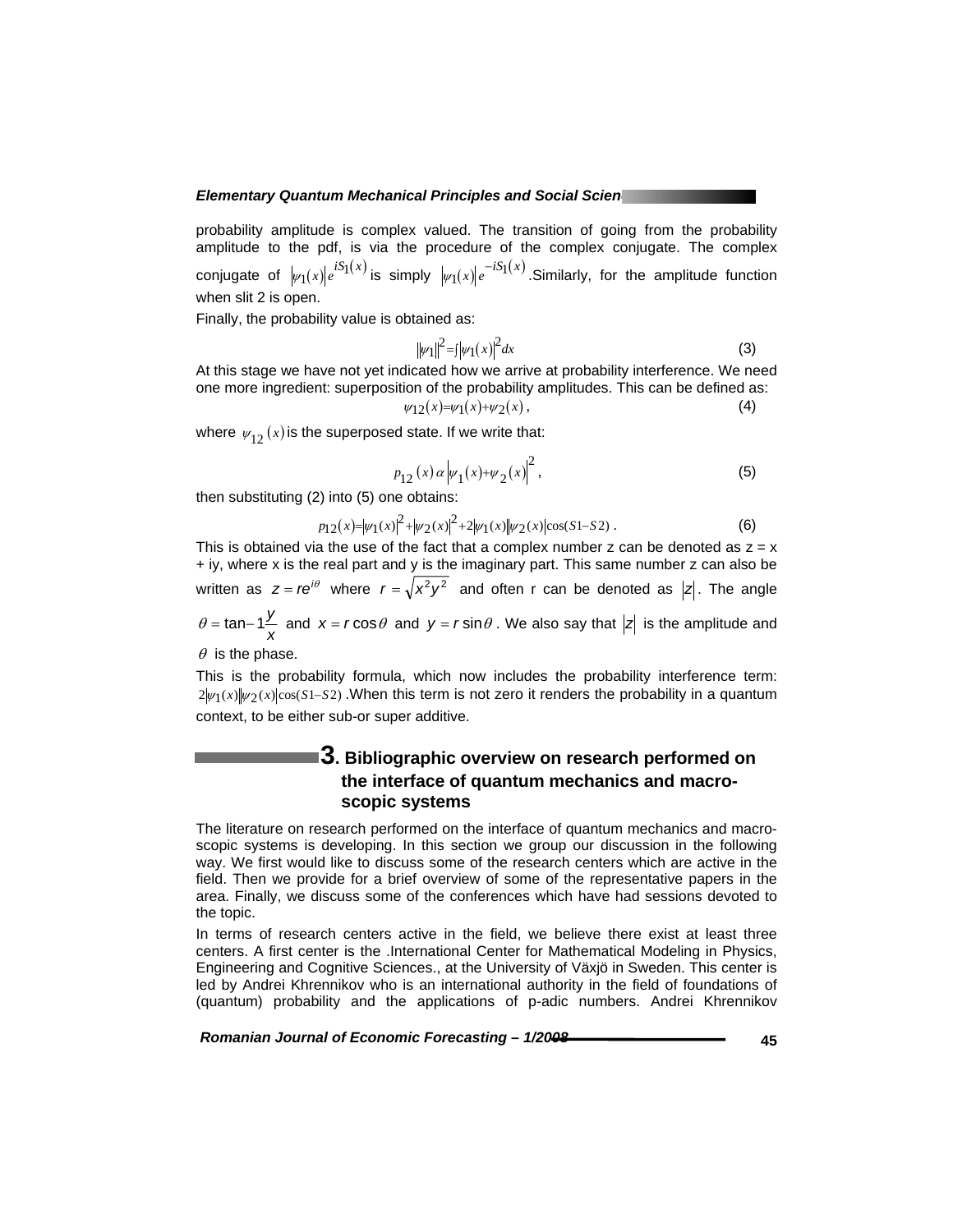organized, under funding notably of the Swedish Royal Academy of Sciences, a series of highly successful conferences, attended by some of the foremost quantum physicists in the world. Some papers in this conference series were dedicated to the issue of bridging quantum mechanics and macro-scopic systems. The School of Mathematics and Systems Engineering at the University of Växjö also managed a project on economic modelization<sup>1</sup>. This project had a session devoted to the quantum mechanics modelization of stock markets. Also work is on the way on the simulation of macro-scopic quantum systems with applications in economics. This project is in collaboration with Andrei Grib of the Friedmann Lab for Theoretical Physics in St. Petersburg, Russia.

Another important center is formed by the group of researchers around Diederik Aerts of the Center Leo Apostel at the Free University of Brussels (Belgium). Members of that group such as Bart D.Hooghe have done highly important work in the quantum mechanics - macroscopic field. The particular research group, 'FUND' which is part of the Leo Apostel center succeeded in setting up a quantum formalism which could be used in both classical and quantum physics environments. An array of important papers have followed out of this endeavour.

The Oxford University Computing Laboratory, one of the world's most respected computing laboratories, where Bob Coecke is a keynote member, has hosted a few talks on topics which bridge the gap of quantum mechanics and maco-scopic systems. The laboratory also will host the quantum interaction II meeting<sup>2</sup> which contains papers dealing on exactly that same topic.

Individual research on the topic has become more prevalent over the years. We now provide for a brief overview (in alphabetical order) of such work.

Accardi and Boukas (2007) have done important work on re-interpreting the Black-Scholes equation with different stochastics. See also section 5.2. in this paper.

The work by Aerts et al. (2007) deals with quantum games and their applications to biology.

Arfi (2005) introduces a quantum interpretation of the trust predicament.

Baaquie (2004) wrote an important book on the subject of quantum finance. He interprets the Black-Scholes option pricing equation as the Schrödinger Equation<sup>3</sup> for imaginary time. He also proposes a macro-scopic Heisenberg Uncertainty Principle:" The random evolution of the stock price S(t) implies that if one knows the value of the stock price, then one has no information about its velocity...."

Bagarello (2006) looks at stock markets from an operator point of view.

Bordley (1998) introduces a generalized Heisenberg Uncertainty principle.

Broekaert, Aerts and D.Hooghe (2006) use quantum mechanics to generalize the liar paradox.

l

<sup>1</sup> This project was in collaboration with the School of Management and Economics (Växjö University), the Institute of Applied Mathematics (Bonn University), Boston College of

Management (USA), and the Academy of Economy, Summi (Ukraina).<br><sup>2</sup> The quantum interaction I meeting was held in March 2007 at Stanford University.

<sup>&</sup>lt;sup>3</sup> This is the pde which describes the time evolution of the wave function.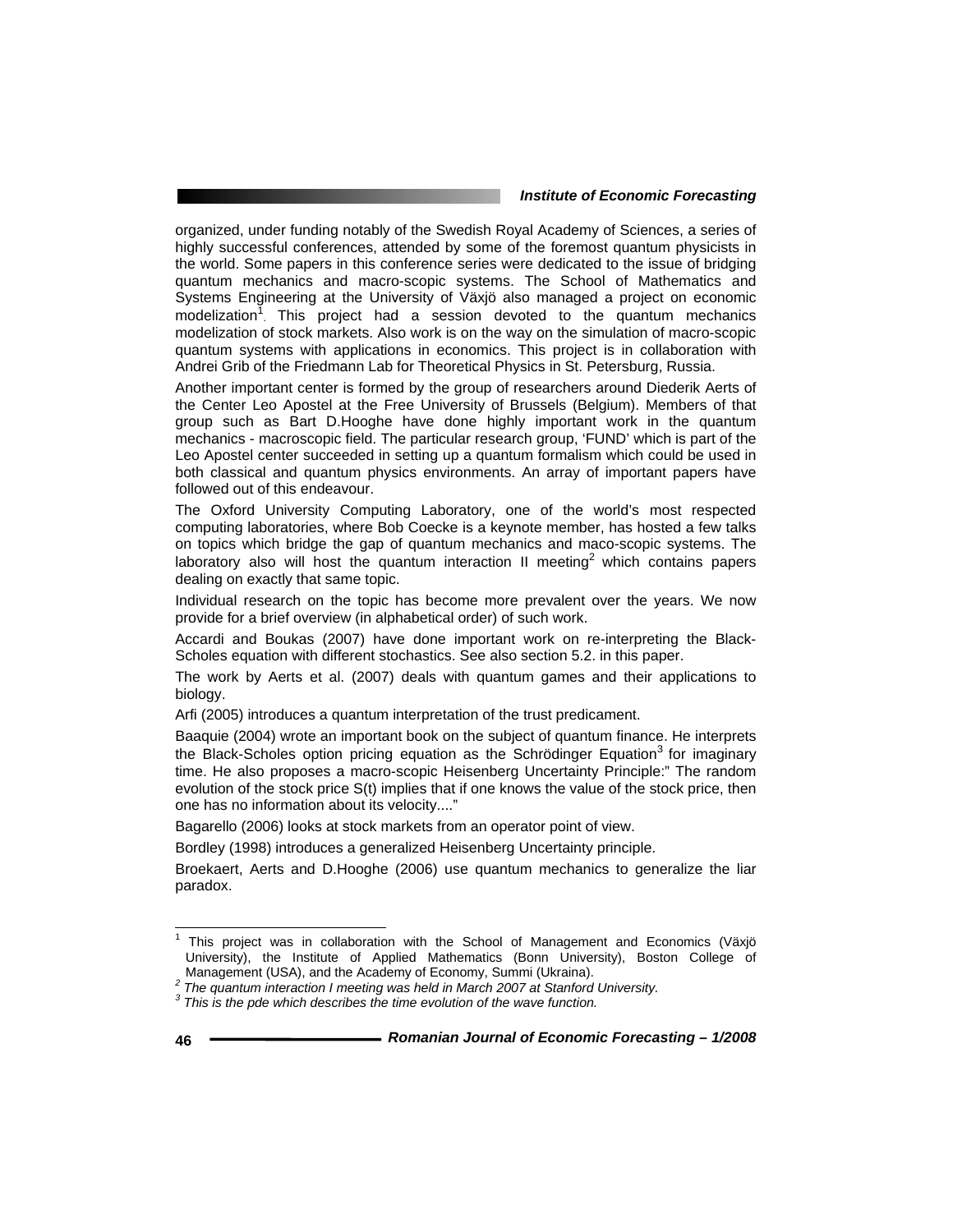Busemeyer et al. (2006) in their pathbreaking paper provide for an important study on the differences between what they call quantum dynamics and Markov models. The paper also queries whether a meaningful model of human information processing can be derived from quantum dynamic principles?.

Choustova (2006, 2007) models financial processes with Bohmian mechanical principles (please, see next section for more details on this approach).

Danilov and Lambert-Mogiliansky (2006 a, 2006b) have developed i) non-classical expected utility from a quantum point of view and ii) non-classical measurement theory.

Decamps et al. (2006) refers to applications of the path integral (which can be used in option pricing) formalism.

Franco (2007) models rational ignorance with superposition of states.

Haven (2005a/b, 2007) began to apply Bohmian mechanics in option pricing theory and he also used the Wentzel-Kramers-Brillouin approximation in option pricing theory.

Eisert et al. (1999) considers quantum games.

Khrennikov and Haven (2006, 2007) did some work in providing for a psychological experiment to test for probability interference. Khrennikov also published highly important work on the applications of quantum mechanical principles in psychology and other disciplines (1999, 2002, 2004, 2007).

La Mura (2006) gives important ideas about how Allais' paradox is closely related to the double slit experiment in quantum mechanics. In the words of La Mura (p. 3): "In a sense each particle in the double-slit experiment behaves like a decision-maker who violates the Independence axiom in Allais' experiment."

Piotrowski et al. (2003) provides for an initiation to quantum games.

Schaden (2002) studies asset pricing from a quantum physical perspective.

The Segal et al. paper (1998) we alluded to in the introduction to this paper, rationalized the use of quantum principles in the option pricing context by claiming that "A natural explanation for extreme irregularities in the evolution of prices in financial markets is provided by quantum effects."

Martin Shubik, a very famous Yale University economist, wrote a very short paper on so called "quantum economics". In that paper he says that: "modern finance...has not yet provided us with either the appropriate concepts or measures for the bounds on the minimal overall uncertainty that have to be present in an economy."

In terms of conferences which have hosted the topic, we can mention the following. There is a forthcoming workshop in Sweden<sup>1</sup> (2007) on the topic of quantum mechanics and psychology. The AAAI (Association for the Advancement of Artificial Intelligence) will hold a meeting in March 2008 on this very topic at Oxford University. The Foundations of Probability and Physics .1, 2, 3 and 4 conferences all held in Växjö University - Sweden, hosted some papers on the quantum mechanics - macroscopic topic. In 2006, Khrennikov and Haven organized special sessions on the topic at the 3rd Feynman Festival which was held at the University of Maryland - College Park. Finally, the International Quantum Structures Association (IQSA) meetings in Denver (USA) (2004),

 *Romanian Journal of Economic Forecasting – 1/2008* **47**

 *1 At the University of Växjö.*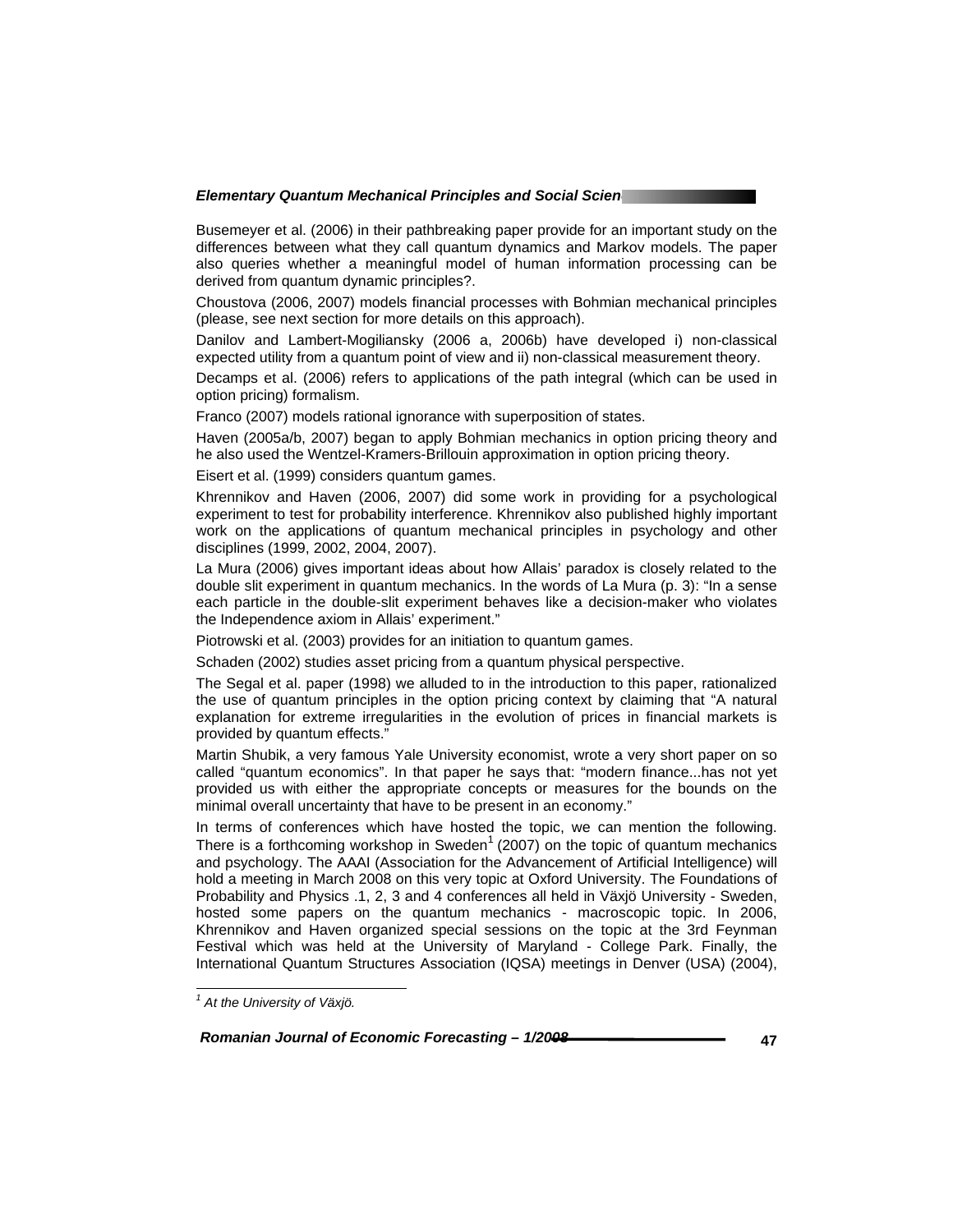Malta (2006) and Brussels (Belgium) (2008) all hosted (and probably will continue to host) papers on the topic.

# **4. Bohmian mechanics and economics**

Bohmian mechanics is a particular interpretation of quantum mechanics which can be usefully applied in an economics/finance context. Historically, Bohmian mechanics can be traced back to the work of Louis de Broglie. Holland (1993), in his excellent book, indicates that de Broglie attributed two roles to the wave function<sup>1</sup>,  $\psi(q,t)$  (p. 16): "not only does it determine the likely location of a particle it also influences the location by exerting a force on the orbit." Bohmian mechanics allows the wave function to steer the particle.

In our economics/finance context the particle can be seen as the price of the asset, while the wave function can be seen as a carrier of information.

How does information affect the pricing of assets? How can the information flow be characterized? Is it random? If the price process depends on such flow, will such process then be random too? The so called efficient market hypothesis is equivalent to having a random walk. In such random walk past stock price movements can not be used to predict future price movements. Financial economics has thoroughly studied the phenomenon of asset price predictability and some studies clearly indicate that certain asset price processes do embed a memory property. In Haven (2007) we assume that information in the market can be described by a so called "information wave function". It is precisely this assumption which has led us to use this particular interpretation of quantum mechanics. It needs to be stressed that our approach is not novel as such. Andrei Khrennikov (2004) was the first to argue that such approach could be used in economics and finance. The important work by Choustova (2006, 2007) also argues for using Bohmian mechanics in a finance/economics context.

# *4.1 Salient features of Bohmian mechanics*

Bohmian mechanics is named after its originator David Bohm (1952). Subsequent work by Bohm and Hiley (1987, 1993) has looked at many possible applications using this theory. A source which gives an excellent assessment of Bohmian mechanics is by Holland (1993). Bohmian mechanics provides for what Holland (1993) calls a 'quantum theory of motion' (see Holland (1993) (p. 18)). It needs to be stressed that Bohmian mechanics, as an interpretation of quantum mechanics, shares characteristics with classical mechanics. Bowman (2005) says it very well: "Bohmian mechanics and classical mechanics share the fundamental concepts of real particles and trajectories".

What makes Bohmian mechanics so different from classical quantum mechanics? Maybe it is the natural occurrence of the so called quantum potential which depends on the wave function. Using this potential we can understand the idea that the wave function (via the quantum potential) steers the particle.

Let us write down in a few steps how this quantum potential occurs. For more details, please consult Holland (1993). We first consider the polar form of the wave function:

 *1 We note that q indicates position and t is time.*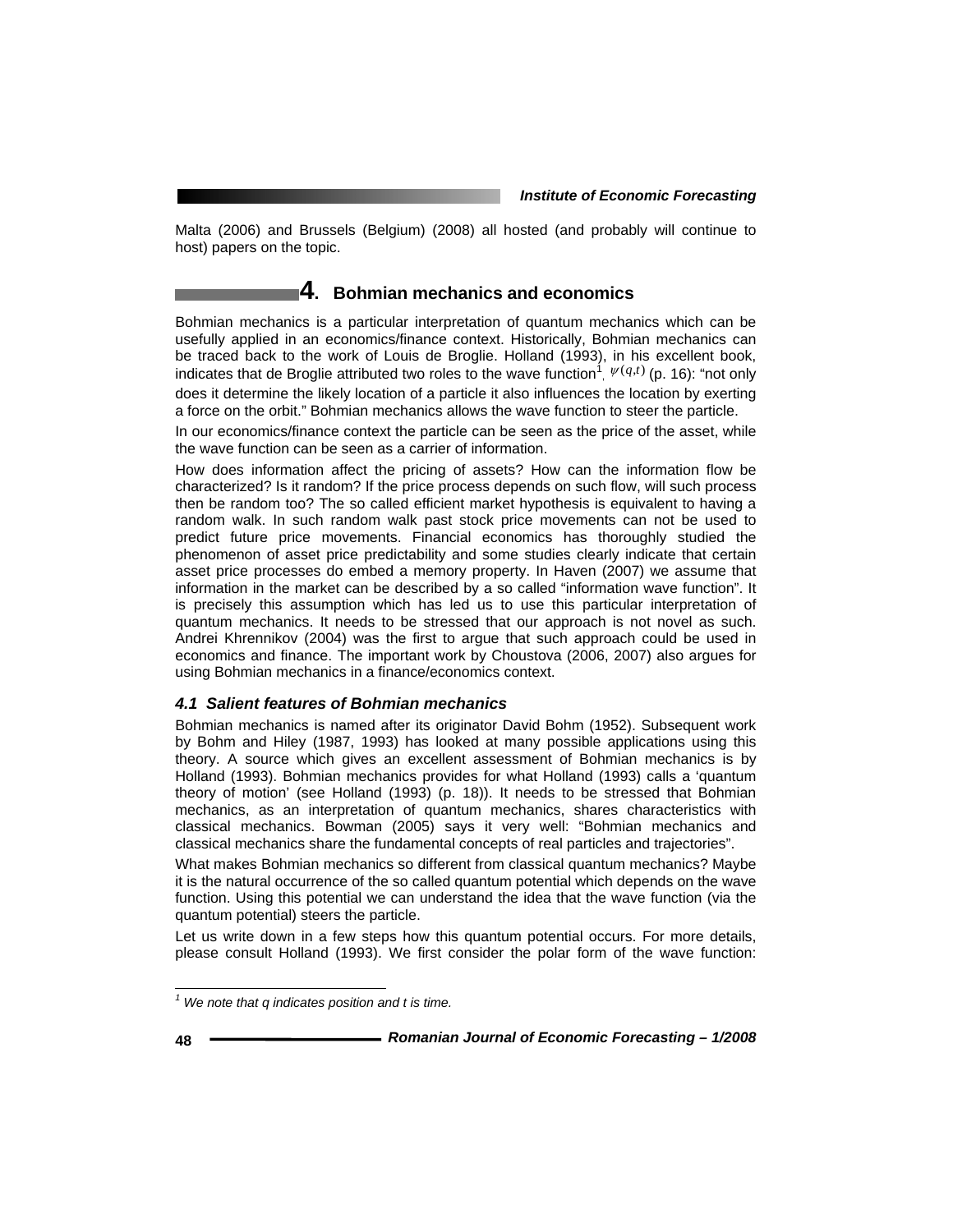$(q,t)$  $\psi(q,t)=R(q,t)e^{iS(q,t)}$ ; where  $R(q,t)=|\psi(q,t)|$  and  $S(q,t)/h$  is the phase. We note that q is position, t is time and h is the Planck constant. The Schrödinger equation is the key pde in quantum mechanics which describes the time evolution of the wave function:

$$
ih\frac{\partial \psi}{\partial t} = -\frac{h^2}{2m} \frac{\partial^2 \psi}{\partial q^2} + V(q,t)\psi(q,t) ,
$$
 (7)

where *h* is the Planck constant, *m* is mass, *i* is a complex number, *V* (*q; t*) is the real potential (which exists next to the quantum potential). The polar form of the wave function is now substituted into the Schrödinger equation. We skip some intermediate steps, so as to get:

$$
i\hbar \frac{\partial R}{\partial t} i \frac{S}{h} - R \frac{\partial S}{\partial t} i \frac{S}{h} = -\frac{h^2}{2m} \left[ \frac{\partial^2 R}{\partial q^2} e^{i \frac{S}{h}} + \frac{2i}{h} \frac{\partial R}{\partial q} \frac{\partial S}{\partial q} i \frac{S}{h} + \frac{1}{2m} \right] + V \Psi
$$
(8)

If the above equation is multiplied with  $e - i\frac{S}{h}$ , and separating the real and imaginary parts, one obtains (for the imaginary part):

$$
\frac{\partial R}{\partial t} = -\frac{1}{2m} \left[ 2 \frac{\partial R}{\partial q} \frac{\partial S}{\partial q} + R \frac{\partial^2 S}{\partial q^2} \right]
$$
(9)

For the real part:

$$
-R\frac{\partial S}{\partial t} = \frac{-h^2}{2m} \left[ \frac{\partial^2 R}{\partial q^2} - \frac{R}{h^2} \left( \frac{\partial S}{\partial q} \right)^2 \right] + VR \tag{10}
$$

Multiply now (9) (imaginary part) (LHS and RHS) by 2R - so as to get:

$$
2R\frac{\partial R}{\partial t} = \frac{-1}{2m} \left[ 2R2 \frac{\partial R}{\partial q} \frac{\partial S}{\partial q} + 2RR \frac{\partial^2 S}{\partial q^2} \right]
$$
(11)

This can be simplified as:

$$
\frac{\partial^2 R}{\partial t} + \frac{1}{m} \frac{\partial}{\partial q} \left( R^2 \frac{\partial S}{\partial q} \right) = 0 \tag{12}
$$

and this equation is also known under the name of "continuity equation". This equation expresses the evolution of a probability distribution, since  $R^2 = |\psi|^2$ . Finally, we can simplify (10) (real part) a little (divided by -*R*):

$$
\frac{\partial S}{\partial t} + \frac{1}{2m} \left( \frac{\partial S}{\partial q} \right)^2 + \left( V - \frac{h^2}{2mR} \frac{\partial^2 R}{\partial q^2} \right) = 0 \tag{13}
$$

Romanian Journal of Economic Forecasting –  $1/2008$ <br>49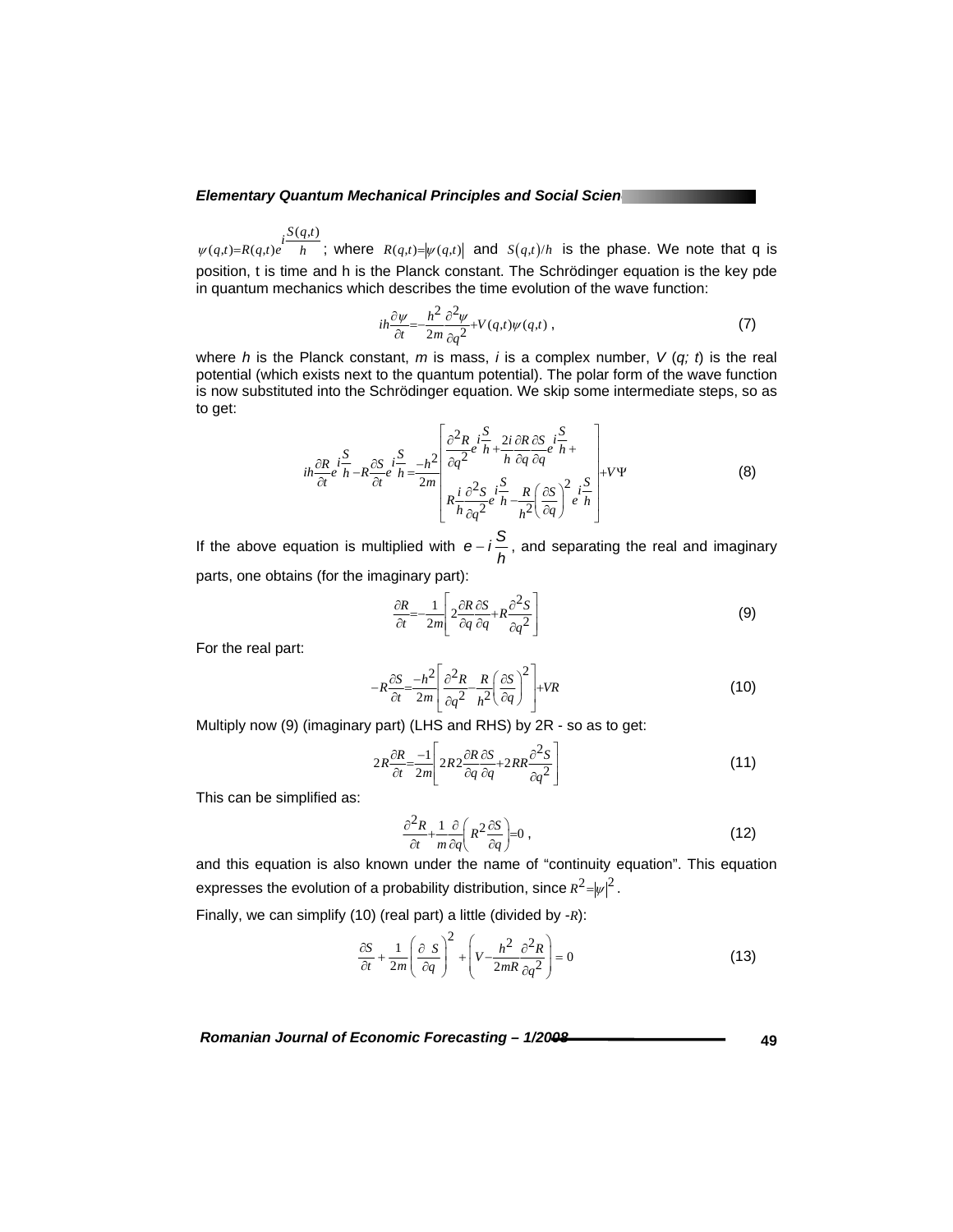Equation (13) is central in Bohmian mechanics. Bohm interprets the above equation by 2  $a^2$  $h^2$   $\partial^2 R$ ∂

indicating that  $2mR$   $\partial a^2$  $mR$   $\partial q$ ∂ is the so called quantum potential,  $Q(q,t)$ . We can see that this

potential contains the amplitude of the wave function (the wave function evolves according to the Schrödinger equation). Hence, it is precisely from this definition that Bohmian mechanics can claim the wave steers the particle.

How do we interpret this so called 'quantum potential' in relation to the real potential? Holland (1993 - p. 74) remarks that it is "consistent to regard (the quantum) potential on the same footing as (the real potential) in respect of the particle motion..."

What is extremely important to remark (see for instance Choustova (2006, 2007) is that since we have a quantum potential we can define a Newtonian-like (classical law of motion) formulation which includes the real  $(V(q,t))$  and quantum potential  $(Q(q,t))$  (a Newton-Bohm equation?):

$$
m\frac{d^2q(t)}{dt^2} = -\frac{\partial V(q,t)}{\partial t} - \frac{\partial Q(q,t)}{\partial t}
$$
 (14)

The initial conditions are  $q(t_0) = q_0$  and  $q'(t_0) = g'_0$  (momentum). Thus, the price trajectory

 $q(t)$  can be found by solving the above equation s.t. initial conditions.

The negative partial derivative towards position of the quantum potential has an easy economics interpretation: it represents a pricing trend. This has been discussed in Choustova (2006, 2007) and Haven (2007).

The attentive reader will have already questioned how the Planck constant, mass and the real potential  $V(q,t)$  can be interpreted in an economic context. The real potential describes interactions between traders as well as interactions from other factors such as macro-economic factors. In Choustova (2006, 2007) a functional form for the real potential is proposed. As an analogue of mass could be considered for instance the number of shares of an asset. The issue of interpreting the Planck constant in economics terms is an open issue. Haven (2006) and Choustova (2006, 2007) suggest it could be interpreted as a price scaling parameter.

### *4.2 Characteristics of the Newton-Bohm trajectory*

Without going into details, it is important to make a note as to the characteristics of the Newton-Bohm trajectory. This trajectory in its bare form, as expressed by (14) does not contain the non-zero quadratic variation characteristic that price trajectories normally should contain. We add immediately that conditions can be obtained under which nonzero quadratic variation can be obtained. This has been examined in Choustova (2007). The paths traced out by (14) are smooth. We can invoke the traditional time scale argument: at very fine time scales we may have non-smoothness but at other larger time scales we may have smoothness. However, we can come up with particular types of prices which do not need the non-zero quadratic variation characteristic. See Khrennikov and Haven (2007).

**50** *Romanian Journal of Economic Forecasting – 1/2008*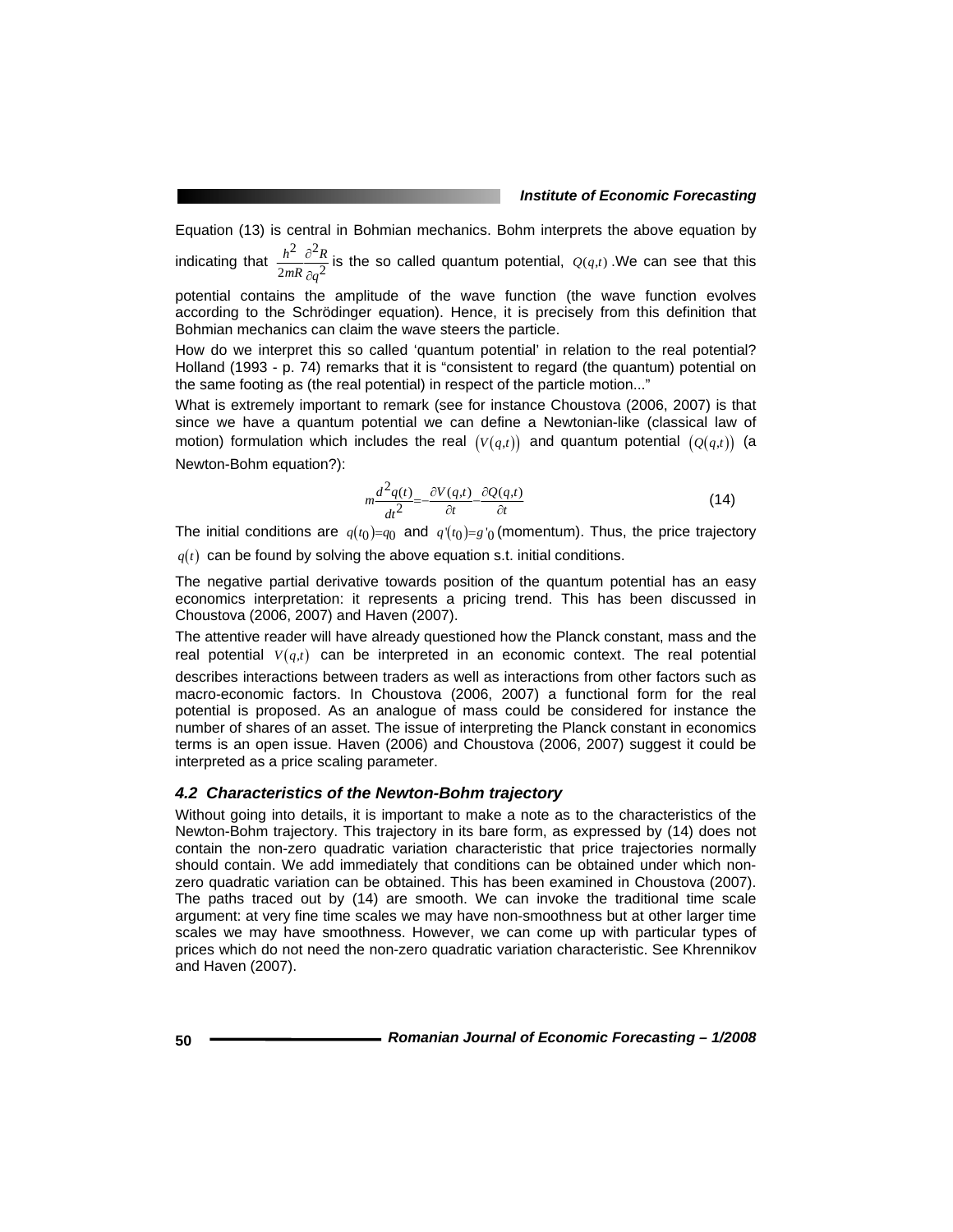# **5. Bohmian mechanics and option pricing**

In this section we first set up the option pricing pde as it was conceived by Black and Scholes (1973). We then try to rationalize how Bohmian mechanics could be of use in the option pricing context.

# *5.1 The Black-Scholes option pricing pde*

The option pricing pde was developed by Black and Scholes in 1973. In this subsection, we present the standard approach of deriving the option pricing Black-Scholes pde.

An option is a contract which gives the right to buy (call option) or sell (put option) an underlying asset at a certain price at a certain date in the future<sup>1</sup>. There exists a portfolio, Π which is short in an option, and long ((∂*o*)/(∂*q*)) in shares; where *o* is the option price function  $o(qt)$  and *q* is the price of the underlying asset (i.e. a share in this case), while *t* is time. The portfolio can be written as:  $\Pi = -O + \frac{\partial O}{\partial q}q$ . The so called Itô stochastic differential equation (Itô (1951)), in general form, is defined as:  $dy = a(y, t)dt + b(y, t) dW$ ; where dW is a Wiener process (with mean zero and variance of unity),  $a(y, t)$  is some function of a position variable, y and time *t*. Similarly for  $b(y, t)$ . The Itô Lemma on a function  $G(y,t)$ , with  $dy = a(y,t)dt + b(y,t)dW$  is defined as:

 $dG = \left( \frac{\partial G}{\partial y} a(y,t) + \frac{\partial G}{\partial t} + \frac{1}{2} \frac{\partial^2 G}{\partial y^2} b^2(y,t) dt + \frac{\partial G}{\partial y} b(y,t) dW \right)$ *y*  $\partial t$   $2 \partial y^2$   $(y, y)$   $\partial y$  $=\left(\frac{\partial G}{\partial q}(y,t)+\frac{\partial G}{\partial t}+\frac{1}{2}\frac{\partial^2 G}{\partial p^2}(y,t)dt+\frac{\partial G}{\partial q}(y,t)dW\right)$  $\left[\frac{\partial G}{\partial y}a(y,t)+\frac{\partial G}{\partial t}+\frac{1}{2}\frac{\partial G}{\partial y^2}b^2(y,t)dt+\frac{\partial G}{\partial y}b(y,t)dW\right]$ . Assume the underlying stock process is

the geometric Brownian motion. Hence, we use  $z=q$  and  $a(y,t) = \mu q$  and  $b(y,t) = \sigma q$ , where  $\mu$  is the expected return and  $\sigma$  is the constant stock price volatility. Thus, using

the Itô Lemma on  $O(q,t)$  yields then:  $dO = \left( \frac{\partial O}{\partial q} \mu q + \frac{\partial O}{\partial r} + \frac{1}{2} \frac{\partial^2 O}{\partial q} \sigma^2 q^2 \right)$  $dO = \left| \frac{\partial O}{\partial q} \mu q + \frac{\partial O}{\partial t} + \frac{1}{2} \frac{\partial^2 O}{\partial q^2} \sigma^2 q^2 \right| dt + \frac{\partial O}{\partial q} \sigma q dW$  $=\left(\frac{\partial O}{\partial q}\mu q + \frac{\partial O}{\partial t} + \frac{1}{2}\frac{\partial^2 O}{\partial q^2}\sigma^2 q^2\right)dt + \frac{\partial O}{\partial q}\sigma$  $\left(\frac{\partial}{\partial q}\mu q + \frac{\partial}{\partial t} + \frac{\partial}{2}\frac{\partial}{\partial q^2}\sigma^2 q^2\right)dt + \frac{\partial}{\partial q}\sigma q dW$ . Substituting

in  $d\Pi$ =− $d$ O+ $\frac{\partial O}{\partial q}$ *dq* and imposing the non-arbitrage condition, one obtains the famous Black-Scholes pde:

$$
\frac{\partial O}{\partial t} + \frac{\sigma^2 q^2}{2} \frac{\partial^2 O}{\partial q^2} + r q \frac{\partial O}{\partial q} = r O \,. \tag{15}
$$

Under appropriate boundary conditions this pde can be solved analytically (assuming that *r* and  $\sigma$  are constant). Analytical solutions for non-constant volatility functions can be found but the array of such functions for such case is limited. We can show that via the WKB approximation<sup>2</sup> (where the wave function's phase is approximated by a series of

*Romanian Journal of Economic Forecasting – 1/2008 Algermanian Journal of Economic Forecasting – 1/2008* 

<sup>————————————————————&</sup>lt;br><sup>1</sup> Those are the so called 'European options'.

*<sup>2</sup> WKB approximation is the abbreviation of Wentzel-Kramers-Brillouin approximation. See Bender and Orszag (1978) for an excellent discussion.*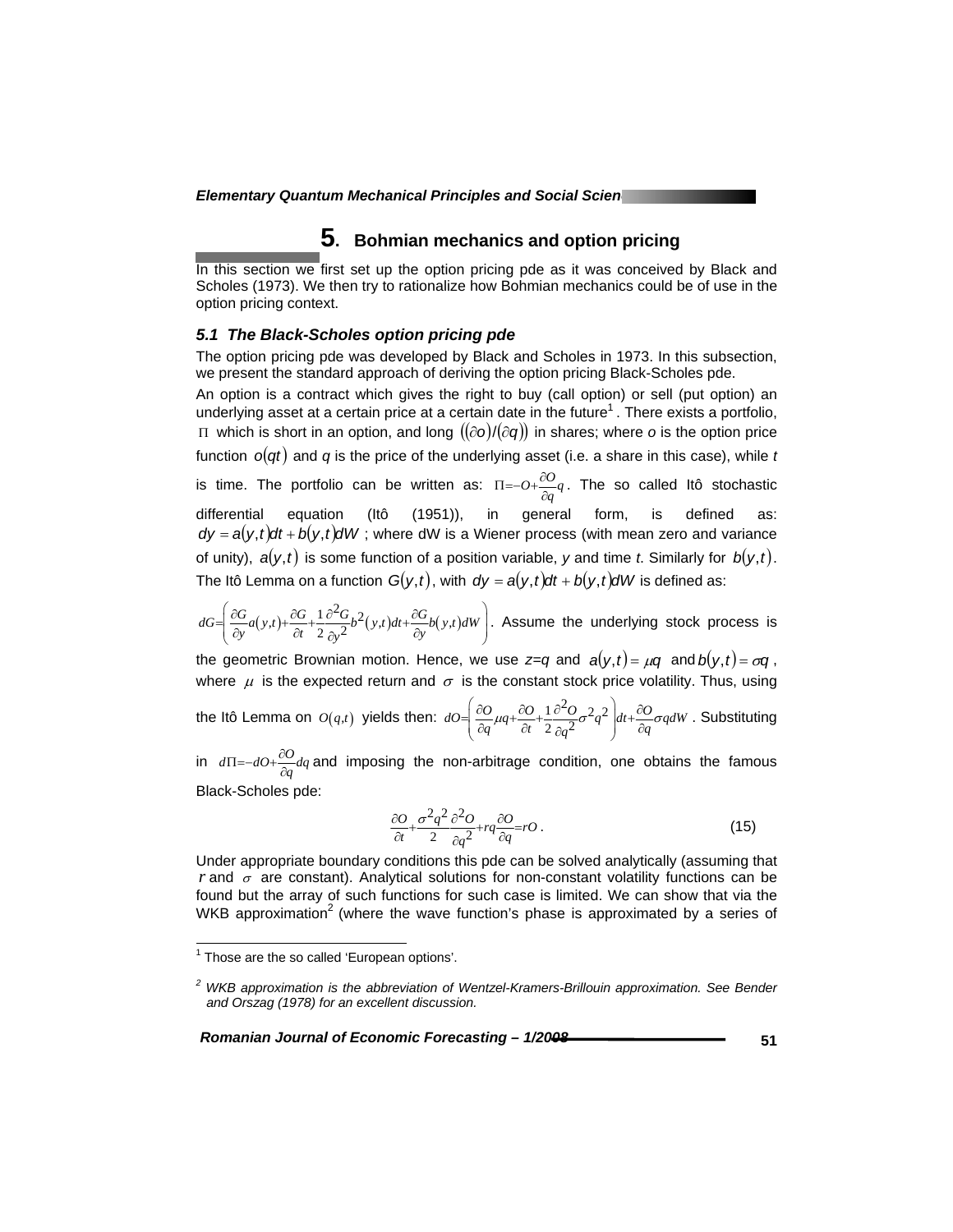powers of h) on the Schrödinger equation we can find analytical solutions (in some cases) to Black-Scholes'pde's with certain non-constant volatility functions. See Haven (2005) and Li and Zhang (2004).

### *5.2 Bohmian mechanics and its use in option pricing*

How can we connect option pricing theory with Bohmian mechanics? One problem with using Bohmian mechanics in an option pricing context is that the price paths will be smooth. We have briefly discussed this issue above. There are possible alternatives:

- The Bohm-Vigier approach
- The Nelson stochastic differential equation approach
- The Accardi and Boukas approach
- Random mass and singular quantum potentials

The Bohm-Vigier approach (See Bohm and Hiley (1993)) seems to be one of the first equations used in the so called stochastic interpretation of quantum mechanics. The Bohm-Vigier stochastic equation is formulated as:

$$
v = \frac{\nabla S(q)}{m} + \eta(t) \,,\tag{16}
$$

where  $\nu$  indicates the velocity of the particle; *m* is mass; *S(q)* is the phase of the wave function and  $\nabla S(q)$  is the gradient of the phase function towards position. Finally,  $\eta(t)$  is some random factor with a mean of zero. If we want to have arbitrage (a consequence of information) enter the arbitrage free portfolio we can write:

$$
\frac{d\Pi}{dt} = \nabla S(\Pi) + \eta \tag{17}
$$

where we make  $\eta$  to be time independent and where we have as information function

(note that  $\Pi$  is the portfolio value):  $\psi(\Pi) = R(\Pi) e^{iS(\Pi)}$  and  $S(\Pi) = \frac{r\Pi^2}{2\pi}$  $S(\Pi) = \frac{r \Pi^2}{2}$ . We also define:

 $\frac{\eta}{r}$  $\frac{\nabla S(\Pi)}{r}$  where *x* is some time independent arbitrage return. This extension could be

made much more sophisticated. See the pathbreaking work by Fedotov and Panayides (2005) and Panayides (2005). The work by Otto (1999) is also to be mentioned. An excellent treatment on the possibility of writing the put and call as average prices is by Ilinski (2001).

The Nelson stochastic differential equation approach has been proposed in Haven (2005b). The Nelson sde was proposed by Nelson (1967). Bacciagaluppi (1999) introduces a stochastic guidance equation (see Bohm and Hiley (1989)) which is defined as follows:

$$
da = \left(\frac{h}{m}\nabla S + \alpha \frac{h}{2m} \frac{\nabla |\psi|^2}{|\psi|^2}\right) dt + \sqrt{\alpha} dW ;
$$
 (18)

where  $\alpha$  is position of a particle; *h* is the Planck constant and *m* is mass.  $\alpha$  is a parameter and dW is a Wiener process with the constraints that *E*(*dW*) and the variance

**52** *Romanian Journal of Economic Forecasting – 1/2008*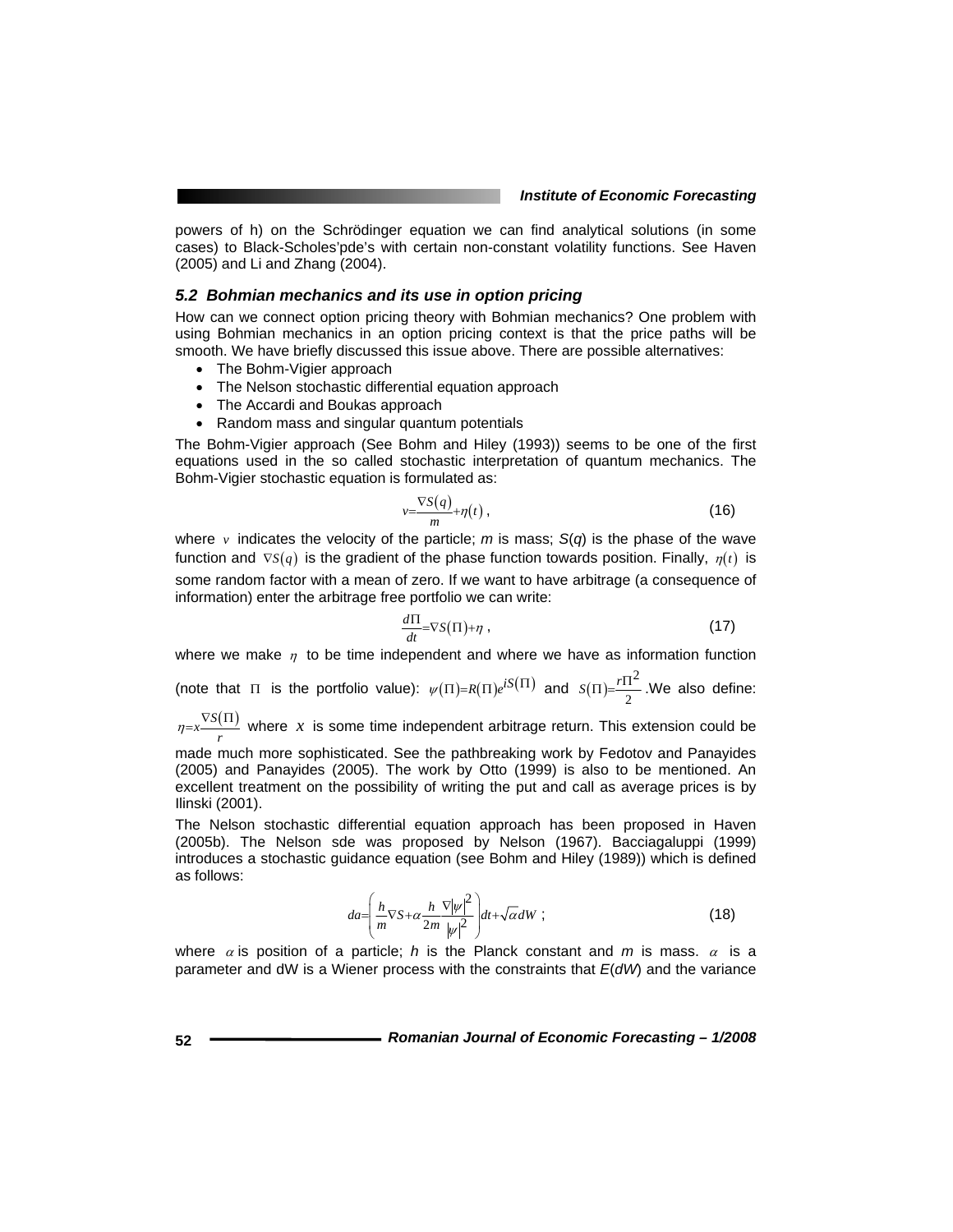is  $\frac{h}{m}$ . If  $\alpha$ =1, then we obtain the so called Nelson sde. The approach by Nelson (1967) uses the so called forward and backward mean derivatives in the derivation of the sde. Paul and Baschnagel (1999) provide for an excellent overview of this issue. They use the Itô Lemma on a function,  $f(x,t) = \frac{\partial}{\partial t} f(x,t) dt + \nabla f(x,t) dx + \frac{1}{2} \Delta f(x,t) (dx)^2$  and then substitute a Brownian motion:  $dx(t)=b(x,t)dt+\sigma dW(t)$  in that Lemma - yielding:

$$
df(x,t) = \begin{pmatrix} \frac{\partial f(x,t)}{\partial t} + b(x,t) \nabla f(x,t) \\ + \frac{1}{2} \sigma^2 \Delta f(x,t) \end{pmatrix} dt + \sigma \nabla f(x,t) dW(t)
$$
 (19)

In the words of Paul and Baschnagel (1999): "...the Brownian path is not differentiable with respect to time, so there is no simple equivalent to the particle velocity. We therefore define the mean forward derivative…" They define this mean forward derivative (similarly for the mean backward derivative):

$$
D+f(x,t)=\lim_{\Delta t\to 0}E\left[\frac{f(x(t+\Delta t),t+\Delta t)-\left(f(x(t),t)\right)}{\Delta t}\right]
$$
(20)

which then yields using (19):

$$
\frac{\partial f(x,t)}{\partial t} + b(x,t) \nabla f(x,t) + \frac{1}{2} \sigma^2 \Delta f(x,t)
$$
\n(21)

What is important is to remark that the term 2  $2m |w|^2$ *h m* ψ ψ  $\frac{\nabla |\psi|^2}{2}$ , also called osmotic velocity, in (18)

can only be obtained if both the mean forward derivative and mean backward derivatives are di¤erent from each other. In the paper by Bohm and Hiley (1989) it is said that: "...the osmotic velocity field constitutes active information which determines the average movement of the particle." In an economics and finance context, the Nelson sde could be used as a secondary sde. See Haven (2007).

The Accardi and Boukas (2007) approach use a specific type of quantum calculus, the Hudson-Parthasarathy (1984, 1992) calculus to describe quantum processes in the context of the Black-Scholes equation. This new direction holds a lot of new hope to reinterpret option pricing from a different stochastic point of view.

Last, but certainly not least, is the approach by Choustova (2006, 2007) who considers ways to obtain non-zero quadratic variation on the Bohmian paths. It is shown that by either randomizing mass or by considering quantum potentials which are singular, nonzero quadratic variation is obtained.

*Romanian Journal of Economic Forecasting – 1/2008 CONDERNIAL CONDERNIAL CONDERNIAL CONDERNIAL CONDERNIAL CONDERNIAL* **CONDERNIAL CONDERNIAL CONDERNIAL CONDERNIAL CONDERNIAL CONDERNIAL CONDERNIAL CONDERNIAL CONDERNIAL CO**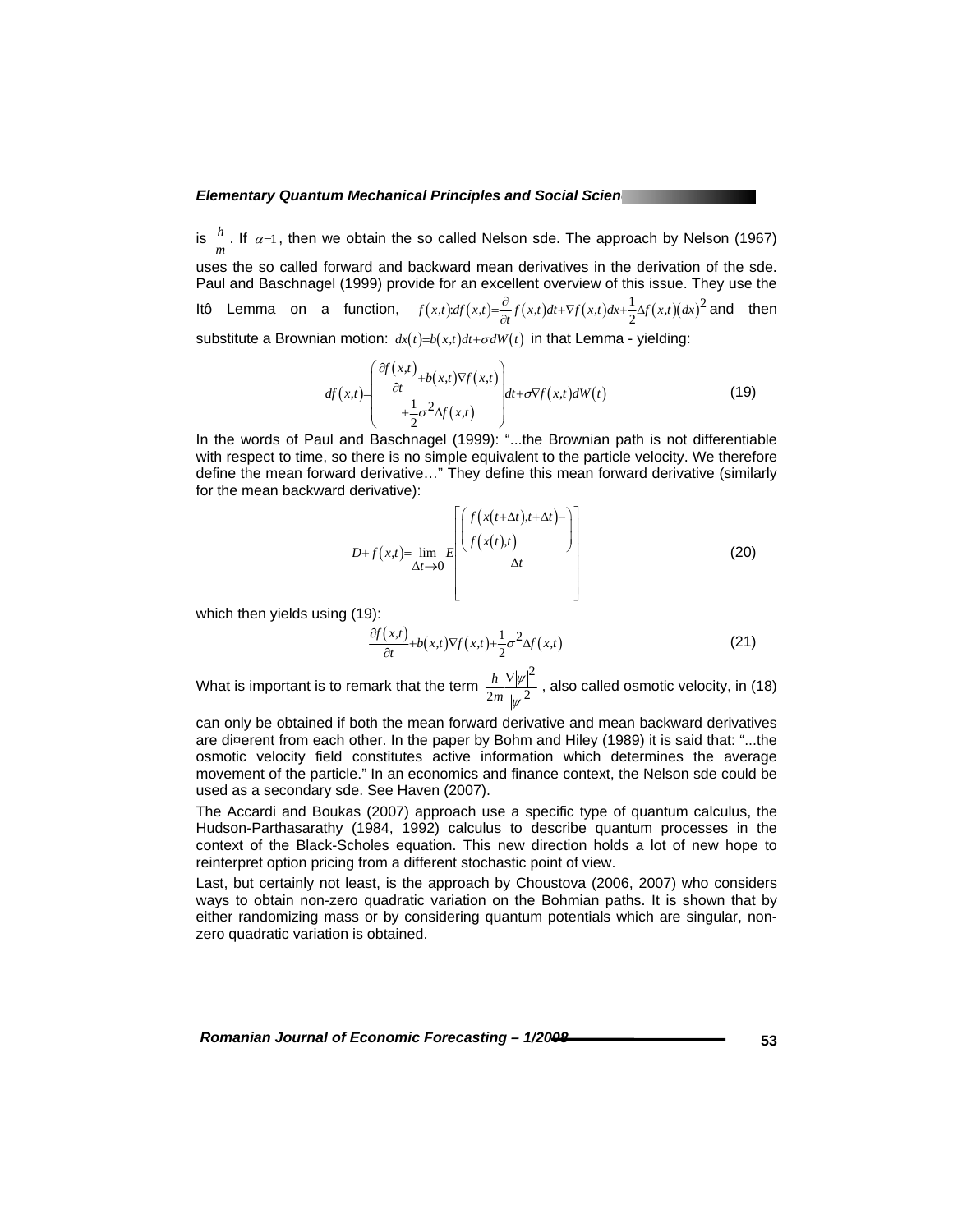# **6. Other avenues of research**

We have presented in this paper a rather general overview of how quantum physics can be of help in financial asset pricing. Where will this research possibly go next? In the area of psychology, we think that the use of probability interference in explaining violations of the sure-thing principle, can be of great benefit. The work by Busemeyer and Wang (2007) is of high importance in this respect.

Furthermore, we may also wonder whether the wave function concept we have covered, can not also be used in other areas of economics. For instance, what is the relationship between the wave function and the utility function as used in economics? Is there a relationship?

Finally, we believe there is a lot of work which can be done in the area of asset pricing and the non-arbitrage theorem, a central theorem in financial asset pricing. We hint to some of the possible work in Haven (2007).

# **7. Acknowledgments**

benefited greatly from a two week stay at the Romanian Academy, Institute for Economic Forecasting in the Summer of 2006 during which some of the ideas presented in this paper were discussed and debated. This stay was financed under the special joint project programme between the British Academy and the Romanian Academy. I want to thank Professors Albu, Purica, Pelinescu, Chilian, Iordan, Nicolae, Lupu, Altar, Zaman and Pop and many others for their wonderful support. I benefited from a lot of important feedback during the presentation of some of the work related to this paper. I would like to thank all the participants for their important feedback.

July 19, 2007

# **8. References**

- 1. Accardi, L.; Boukas, A. (2007). *The quantum Black-Scholes equation*; GJ-PAM; 2 (2): 155-170.
- 2. Aerts, D., Amira, H., D.Hooghe, B., Posiewnik, A. and Pykacz, J. (in press). "Quantum games and their application in biology", *Foundations of Science.*
- 3. Anscombe, F., Aumann, R. (1963). "A definition of subjective probability", *Annals of Mathematical Statistics*; 34: 199-205.
- 4. Ar. B. (2005). "Resolving the trust predicament: a quantum game theoretic approach", *Theory and Decision*, 59 (2): 127-174.
- 5. Arrow, K. (1971). *Essays in the theory of risk bearing*, North Holland.
- 6. Ausloos, M., Pekalski, A. (2007). " Model of wealth and goods in a closed market", *Physica A,* 373: 560-568.
- 7. Baaquie, B. (2004). *Quantum Finance,* Cambridge University Press, Cambridge.
- 8. Bacciagaluppi, G. (1999). "Nelsonian mechanics revisited", *Foundations of Physics Letters* 12 (1): 1-16.

**54** *Romanian Journal of Economic Forecasting – 1/2008*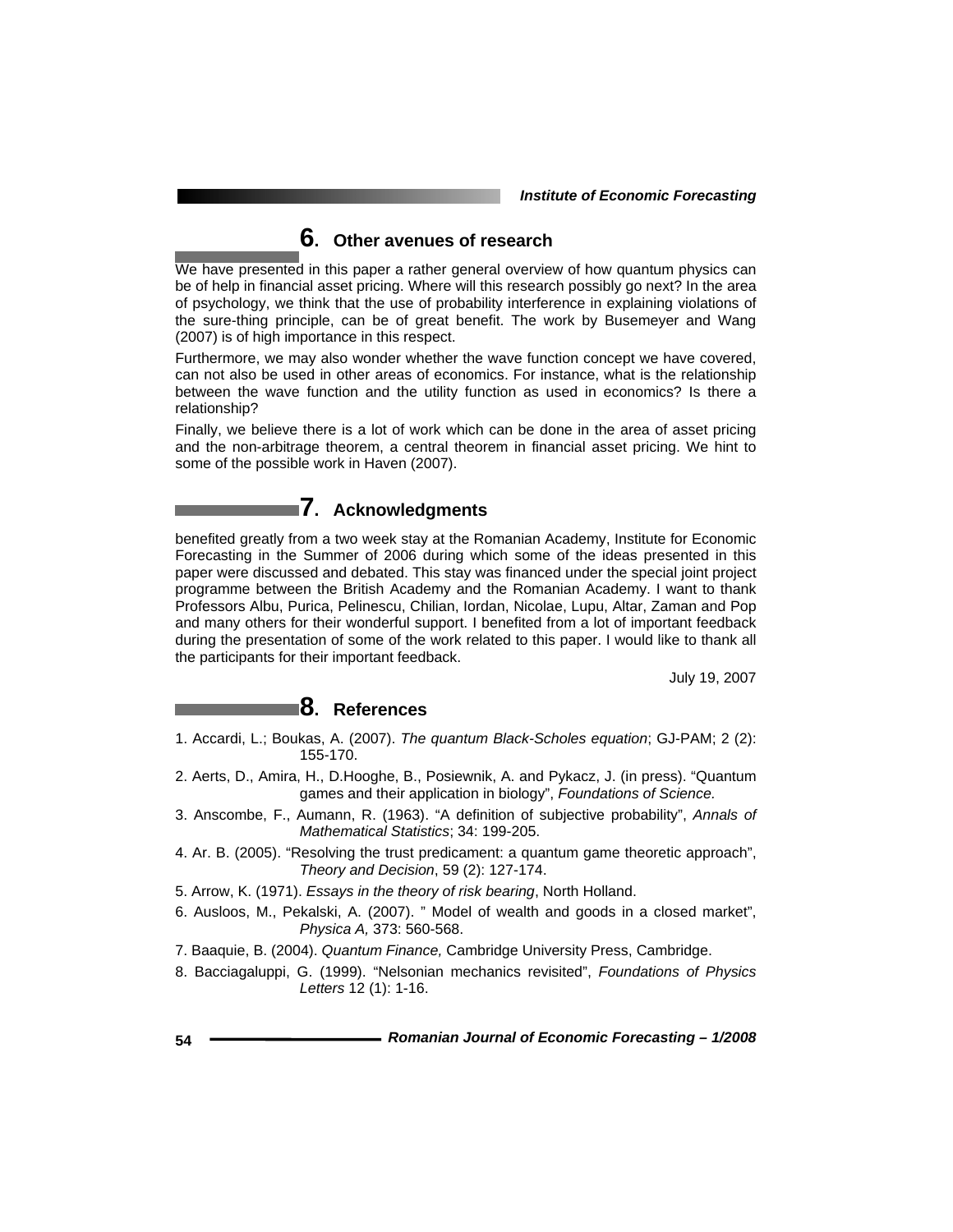- 9. Bagarello, F. (2006). "An operatorial approach to stock markets"; *Journal of Physics* A, 39: 6823-6840.
- 10. Bender, D. and Orszag, S. (1978). *Advanced mathematical methods for scientists and engineers* , McGraw-Hill.
- 11. Black, F., Scholes, M. (1973). "The pricing of options and corporate liabilities", *Journal of Political Economy*; 81: 637-654.
- 12. Bohm, D. (1952). " A suggested interpretation of the quantum theory in terms of 'hidden' variables", Part I and II; *Physical Review* 85: 166-193.
- 13. Bohm, D. and Hiley, B. (1993). *The Undivided Universe,* New York: Routledge, 1- 397.
- 14. Bohm, D. (1987). "Hidden Variables and the Implicate Order" in *Quantum Implications: Essay in Honour of D. Bohm*, edited by B. Hiley and F.Peat, New York: Routledge, 33-45.
- 15. Bohm, D. and Hiley B. (1989). "Non-locality and locality in the stochastic interpretation of quantum mechanics", *Physics Reports* 172 (3): 93-122.
- 16. Bordley, R.F. (1998). "Quantum mechanical and human violations of compound probability principles: Toward a generalized Heisenberg uncertainty principle", *Operations Research* 46: 923-926.
- 17. Borland, L. (2002)." A theory of non-Gaussian option pricing", *Quantitative Finance*; 2: 415-431.
- 18. Bowman, G. (2005). "On the classical limit in Bohm's theory", *Foundations of Physics* 35 (4): 605-625.
- 19. Broekaert, J., Aerts, D. and D.Hooghe, B. (2006); "The generalized liar paradox: A quantum model and interpretation". *Foundations of Science* 11 (4): 399-418.
- 20. Busemeyer, J. and Wang, Z. (2007). "Quantum information processing explanation for interactions between inferences and decisions", Papers from the AAAI Spring Symposium (Stanford University); 91-97.
- 21. Busemeyer ,J. and Wang, Z and Townsend, J.T. (2006). "Quantum dynamics of human decision making", *Journal of Mathematical Psychology* 50 (3): 220-241.
- 22. Choustova, O. (2006)." Quantum Bohmian model for financial markets", *Physica* A, 374: 304-314.
- 23. Choustova, O. (2007). "Toward quantum-like modeling of financial processes", *Journal of Physics: Conference Series* 70 (38pp)
- 24. Conte, E., Todarello, O., Federici, A., Vitiello, F., Lopane, M., Khrennikov, A. (2004). "A preliminary evidence of quantum-like behaviour in measurements of mental states*"* Proc. Int. Conf. Quantum Theory: *Reconsideration of Foundations. Ser. Math. Modeling in Phys.*, Engin., and Cogn. Sc., vol. 10: 679-702, Växjö Univ. Press.
- 25. Danilov, V.I. and Lambert-Mogiliansky, A. (2006a). "Non-classical expected utility theory", *Preprint Paris-Jourdan Sciences Economiques.*

Romanian Journal of Economic Forecasting –  $1/2008$ <br>55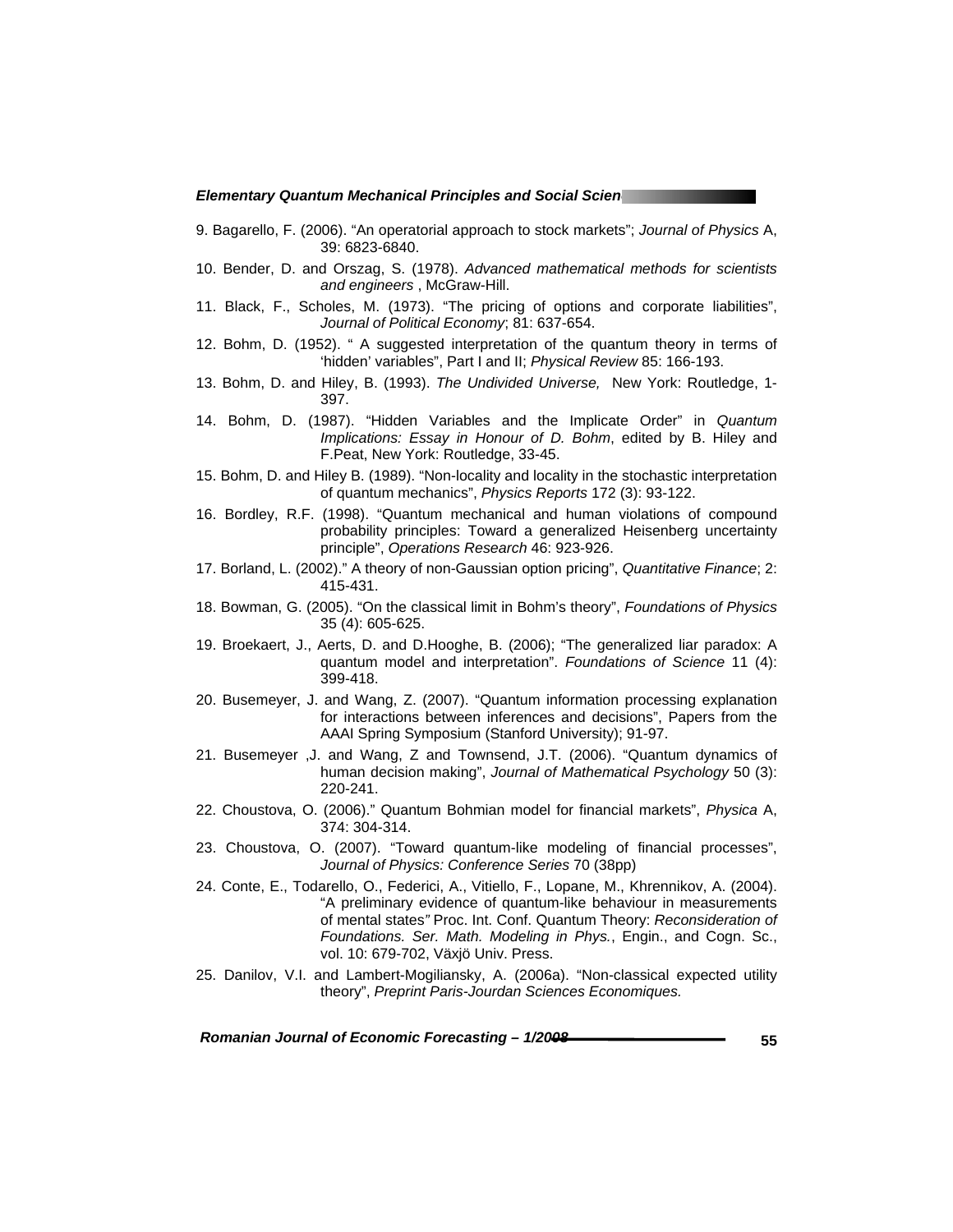- 26. Danilov, V.I. and Lambert-Mogiliansky, A. (2006b). "Non-classical measurement theory: a framework for the behavioral sciences", arXiv: physics/0604051.
- 27. Debreu, G. (1959). *Theory of value: an axiomatic analysis of economic equilibrium,* J. Wiley.
- 28. Decamps, M. and De Schepper, A. and Goovaerts, M. (2006). "A path integral approach to asset-liability management", *Physica* A, 363: 404-416.
- 29. Eisert, J. and Wilkens, M. and Lewenstein, M. (1999). "Quantum games and quantum strategies", *Physical Review Letters,* 83: 3077-3080.
- 30. Ellsberg, D. (1961). " Risk, Ambiguity and the Savage Axioms", *Quarterly Journal of Economics,* 75: 643-669.
- 31. Fedotov, S. and Panayides, S. (2005). "Stochastic arbitrage returns and its implications for option pricing", *Physica* A 345: 207-217.
- 32. Franco, R. (2007). " Quantum mechanics and rational ignorance", *arXiv:physics/0702163v1*
- 33. Georgescu-Roegen, N. (1999). *The Entropy Law and the Economic Process,* Harvard University Press.
- 34. Ghirardato, P., Maccheroni, F. and Marinacci, M. (2004). "Differentiating Ambiguity and Ambiguity Attitude", *Journal of Economic Theory*, 118: 133-173.
- 35. Gilboa, I. and Schmeidler, D. (1989). "Maxmin Expected Utility with a Non-Unique Prior" *Journal of Mathematical Economics,* 18: 141-153.
- 36. Haven, E. (2005a). " Analytical solutions to the backward Kolmogorov PDE via an adiabatic approximation to the Schrödinger PDE", *Journal of Mathematical Analysis and Applications,* 311: 439-444.
- 37. Haven, E. (2005b). "Pilot-wave theory and financial option pricing", *International Journal of Theoretical Physics* , 44 (11): 1957-1962.
- 38. Haven, E. (2007). "Private information and the 'information function': a survey of possible uses", *Theory and Decision*, forthcoming.
- 39. Hildenbrand, W. (1974). *Core and equilibria of a large economy,* Princeton University Press.
- 40. Holland, P. (1993). *The quantum theory of motion,* Cambridge University Press.
- 41. Hudson, R. L., Parthasarathy, K. R. (1984). "Quantum IUto's formula and stochastic evolutions", *Comm. Math. Phys*., 93; 301-323.
- 42. Ilinski, K. (2001). *Physics of Finance: Gauge Modeling in Non-Equilibrium Pricing,* J. Wiley.
- 43. Itô, K. (1951). "On stochastic differential equations, Memoirs", *American Mathematical Society,* 4: 1-51.
- 44. Jammer, M. (1974). *The philosophy of quantum mechanics,* J. Wiley, NY, USA.
- 45. Khrennikov, A. Yu. (1999). "Classical and quantum mechanics on information spaces with applications to cognitive, psychological, social and anomalous phenomena", *Foundations of Physics,* 29: 1065-1098.
- **56** *Romanian Journal of Economic Forecasting 1/2008*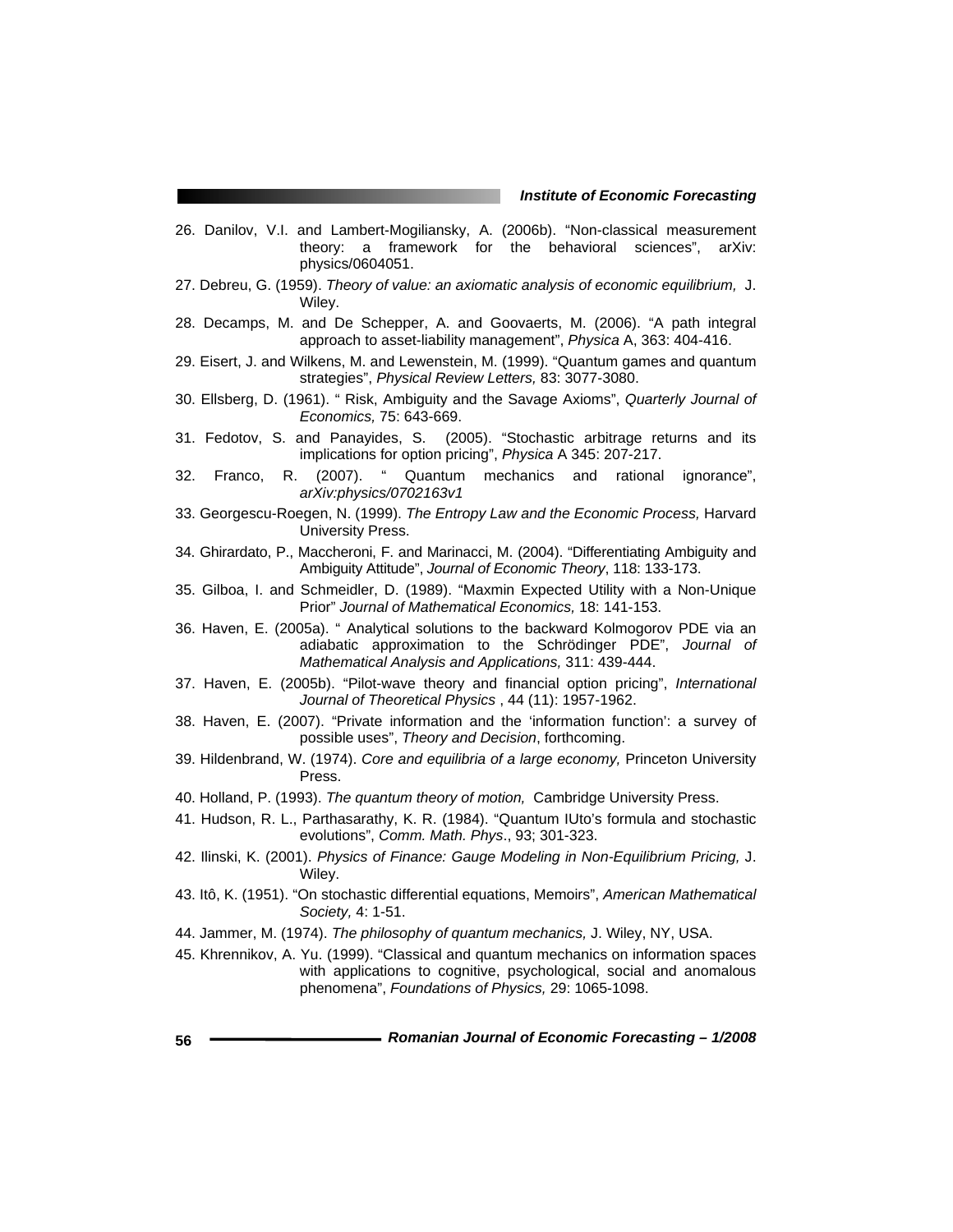- 46. Khrennikov, A. (2002). "On the cognitive experiments to test quantum-like behavior of mind" Reports from Växjö University - Mathematics, Natural Sciences and Technology, Nr. 7.
- 47. Khrennikov, A. (2004). "Information dynamics in cognitive, psychological and anomalous phenomena", *Ser. Fundamental Theories of Physics*, v.138, Kluwer, Dordrecht.
- 48. Khrennikov, A. (2007). "Classical and quantum randomness and the financial market", arXiv: 0704.2865v1 [math.PR].
- 49. Khrennikov, A., Haven, E. (2006). "Does probability interference exist in social science?" *Foundations of Probability and Physics* -4 (G. Adenier, A.Khrennikov, C. Fuchs - Eds), AIP *Conference Proceedings*; 899: 299-309.
- 50. Khrennikov, A., Haven, E. (2007). "The importance of probability interference in social science: rationale and experiment", to be submitted to *Journal of Mathematical Psychology.*
- 51. Kreps, D. (1988). *Notes on the theory of choice,* Westview Press (Colorado-Boulder).
- 52. La Mura, P. (2006). "Projective Expected Utility*",* Mimeo, Leipzig, Graduate School of Management.
- 53. Li, Y. and Zhang, J.E. (2004). "Option pricing with Weyl-Titchmarsh theory", *Quantitative Finance*, 4: 457-464.
- 54. Lux, Th., Marchesi, M. (1999). "Scaling and criticality in a stochastic multi-agent model of a financial market", *Nature*; 397: 498-500.
- 55. Machina, M. (1989). "Comparative statistics and non-expected utility preferences", *Journal of Economic Theory*; 47 (2): 393-405.
- 56. Machina, M. (1989). "Dynamic consistency and non-expected utility models of choice under uncertainty", *Journal of Economic Literature*; 27 (4): 1622-1668.
- 57. MacKenzie, D. and Millo, Y., "Negotiating a market, performing a theory: the historical sociology of a financial derivatives exchange", *American Journal of Sociology*; 109: 107-145.
- 58. Mantegna, R., Stanley, H. E. (1999). "An introduction to econophysics: correlations and complexity in finance*",* Cambridge University Press
- 59. Morrison M. (1990). "Understanding quantum physics", Prentice-Hall.
- 60. Nelson, E. (1967). "Dynamical theories of Brownian motion*",* Princeton University Press.
- 61. Otto, M. (1999). "Stochastic relaxational dynamics applied to finance: towards nonequilibrium option pricing theory", *European Physical Journal* B 14: 383-394.
- 62. Parthasarathy, K. R. (1992). "An introduction to quantum stochastic calculus", Birkhauser-Boston.
- 63. Panayides, S. : (2005). "Derivative pricing and hedging for incomplete markets: stochastic arbitrage and adaptive procedure for stochastic volatility", *Ph.D. Thesis*, The School of Mathematics, University of Manchester.

Romanian Journal of Economic Forecasting – 1/2008 **<b>1997 1998 1998 1998 1998 1999 1999 1999 1999 1999 1999 1999 1999 1999 1999 1999 1999 1999 1999 1999 1999 1999 1999 1999 19**